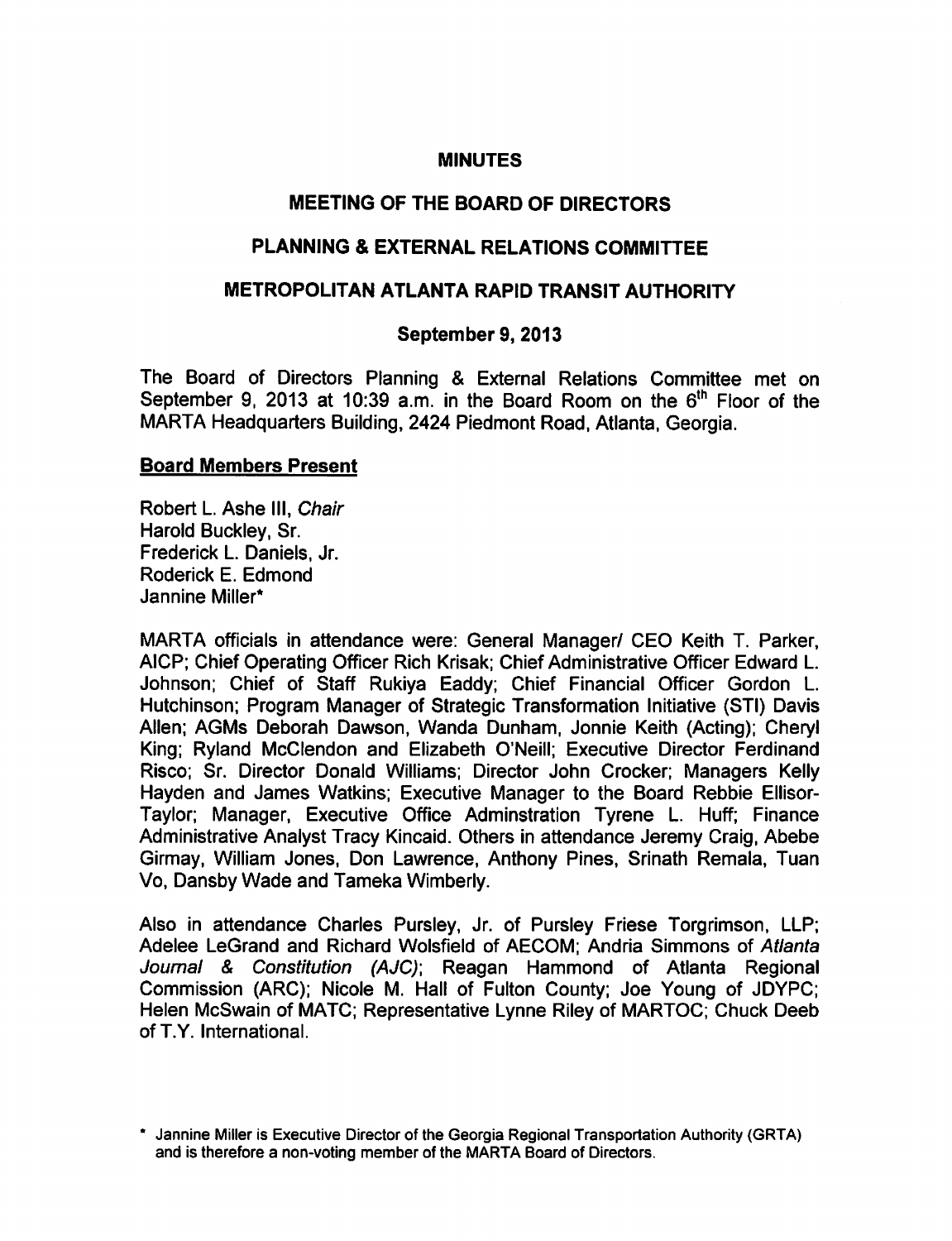# Consent Agenda

Approval of the August 12, 2013 Planning & External Relations Committee Meeting Minutes

On a motion by Mr. Buckley seconded by Dr. Edmond the Consent Agenda was unanimously approved by a vote of  $3$  to 0, with  $3$  members present.

## Individual Agenda

## Briefing - Ridership Initiatives

Mrs. McClendon briefed the Committee on Transformation Initiatives for Ridership.

**Overview** 

- MARTA's vision is to transform into the premiere transit system in the region
- These Transformation Initiatives are the necessary steps to change the environment, culture and image of the Authority
- These initiatives are designed to take the Authority back to its core mission as desired employer, customer focused and fiscally stable

# Analysis to be Performed

- Marketing Analysis Study
- Comprehensive Operations Analysis
- Mystery Shopper

# Security Enhancement Initiatives

- Security Cameras on Bus/Rail/Mobility
	- Camera installation completed by December 2013
- Increased Police visibility
- "See & Say" App
	- Download app on smartphones to report problems on system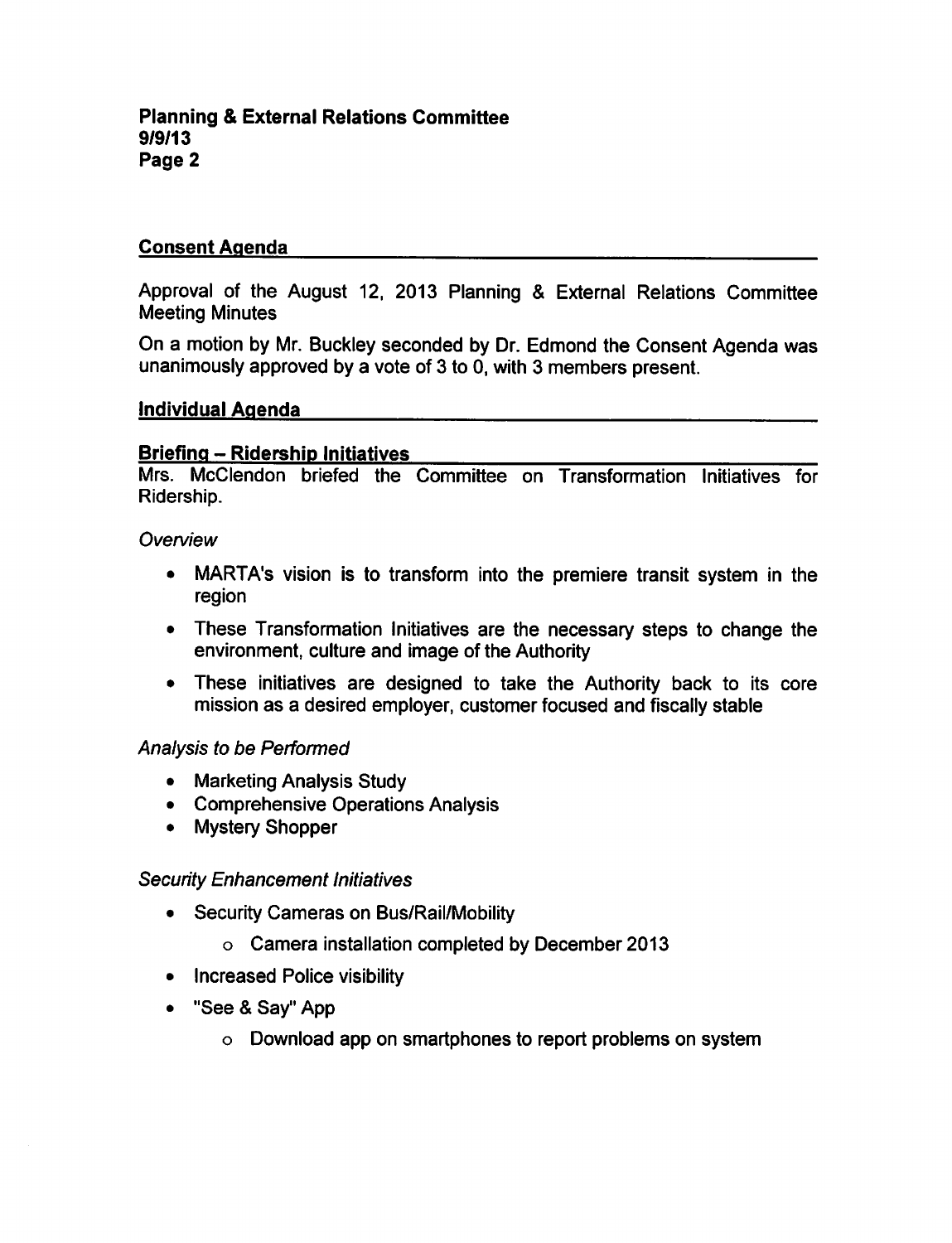- Security Video Analytics
	- Examine activities through the use of new video technology- better images, motion sensitive and etc.

# New Code of Conduct - "Ride With Respect"

- A Transformation Initiative to improve MARTA's "Quality of Service," in conjunction with security enhancements
- New Code of Conduct Policy for Customers
	- o Raises the standard of acceptable behavior by implementing customer suspension process
- Designed to increase ridership and enhance the customer experience
- Results in reduction in number of customer complaints
- Board Final Adoption in September 2013  $\circ$  Information Outreach July - August

# Real Time Bus Travel

- Customer Benefit
	- $\circ$  Stay on schedule, plan their travel and never miss a bus again
	- $\circ$  Real time bus information whenever, wherever and however they want on a PC, an iPhone, a cellphone or a landline
- Transit Benefit
	- Uses satellite technology and advanced computer modeling to track vehicles on their routes
	- $\circ$  Estimate vehicle arrivals with a high degree of accuracy this estimate is continuously updated

# Re-Open Select Restrooms

- Selected Restrooms Closed in 2010
- Nine Restrooms Remain Open
- The monitoring required is labor intensive and impacts resources
- The short-term solution is to re-open select restrooms
- A long-term solution is for restrooms that are not labor intensive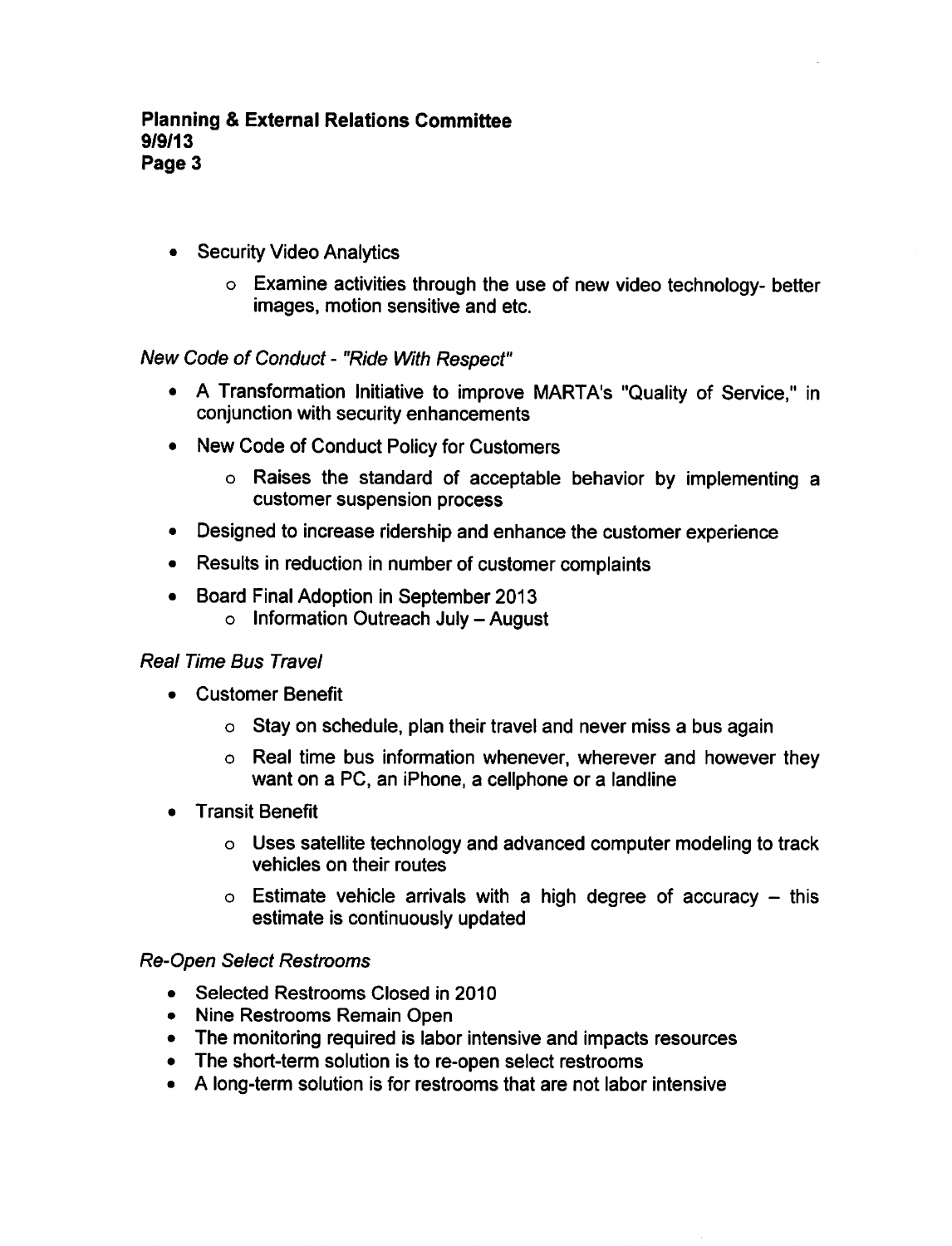# Briefing – Request to Conduct Public Hearings on Bus and Rail Modifications for December 2013 Mark Up

Mr. Hayden briefed the Committee on a request to conduct a Public Hearing on Bus and Rail Service Modifications for December 2013 Mark Up.

- $\triangleright$  The MARTA Act and MARTA Service Standards require public input and consideration before bus and rail modifications are approved by the Board for implementation
- $\triangleright$  The route modifications were developed based on input and feedback from passengers, operator and communities as well as MARTA's ongoing service monitoring and evaluation to identify and pursue opportunities to enhance service
- $\triangleright$  The modifications have been designed to: improve service reliability (On-Time Performance), enhance safety, minimize perceived adverse impacts on communities, improve operational efficiency, better tailor service to demand
- $\geq$  The public hearing will be conducted September 19, 2013 at 7:00pm at MARTA Headquarters
- $\triangleright$  Following Public Hearing, the Board would be asked to approve the route modifications for implementation with the December, 2013 Mark Up
- $\triangleright$  If all of the service modifications are implemented, there will be a combined increase in bus and rail service hours of 34,400 per year and an increase in cost of \$1,032,000 per year
- $\triangleright$  The implementation of the service modifications will be resource driven
- $\triangleright$  The route modifications to be presented to the public for input and feedback are as follows:
	- o Route 32 Bouldercest/Georgia Aquarium: Discontinue segment between Five Points Station and Civic Center Station due to low passenger utilization
	- Route 74 Flat Shoals/Candler Road: Discontinue segment along Doris Drive, Clanton Drive and Sherlock Drive due to operational safety concerns and low passenger utilization
	- Route 124 Pleasantdale Road: Realign services to operate inbound and outbound along Access Road North (Dawson Blvd.),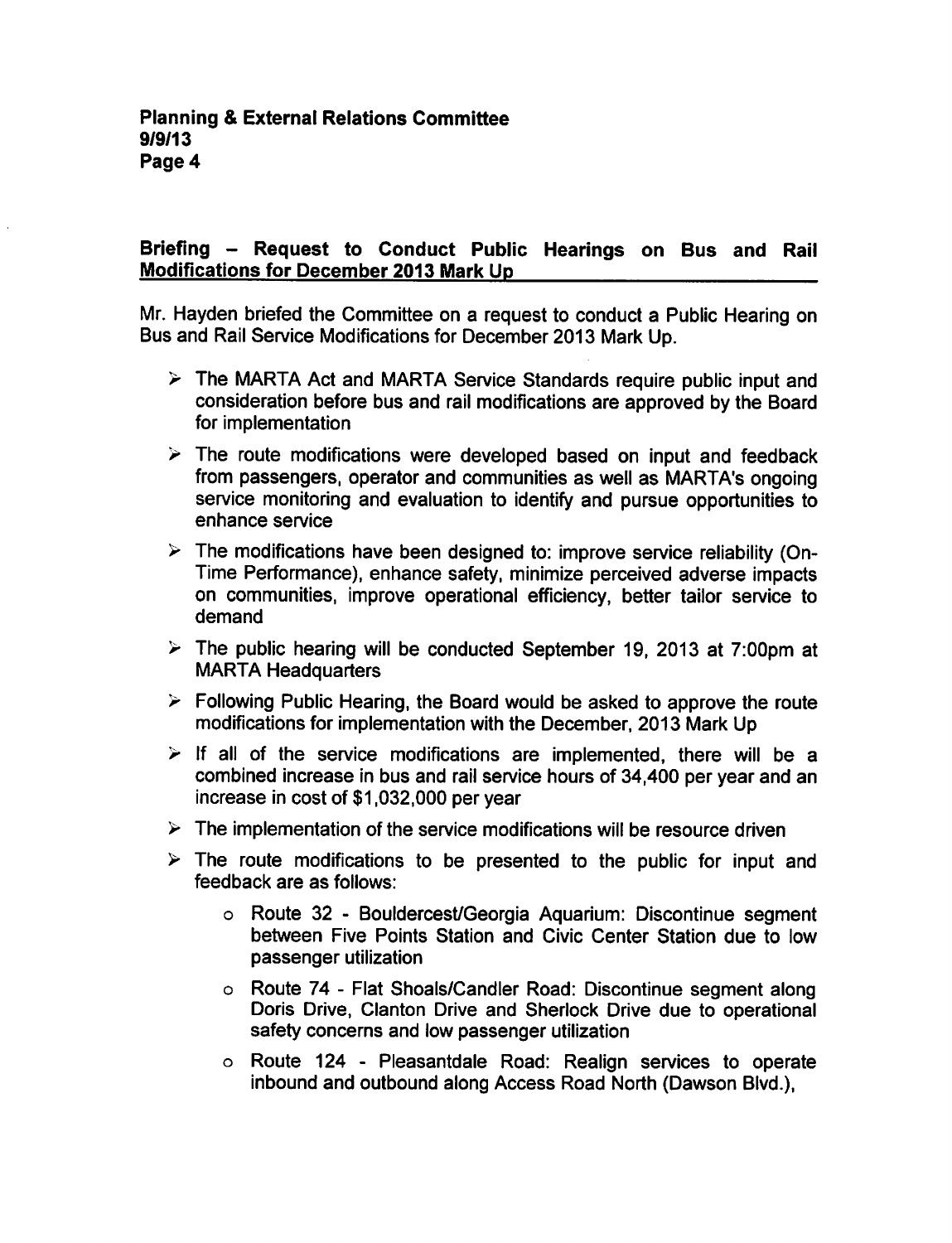overpass connector to Button Gwinnett Drive returning to regular route during weekday peak periods only

- o Route 153 Pleasantdale Road: Discontinue segment along Hightower Road, 6<sup>th</sup> Street, Etheridge Drive, 7<sup>th</sup> Street and St. James Avenue and Northwest Drive due to route duplication and low passenger utilization
- o Red/Gold Lines Rail Improve weekday peak hour frequency from every 15 minutes on both lines to every 10 minutes; combined frequency of every 5 minutes on the common segments
- $\circ$  Red Line Rail Evening trains will operate from the Airport until approximately 9:00 p.m. rather than 7:00 p.m.; Red Line will operate from Lindbergh Station to North Springs Station only after 9:00 p.m.
- o Blue/Green Lines Rail Increase weekday peak hour frequency from every 15 on both lines to every 10 minutes on both lines; combined frequency of every 5 minutes on the common segments
- $\circ$  Green Line Rail Midday short turns will be extended to Candler Park Station from King Memorial Station

# Briefing - MARTA Expansion Program Project Delivery

Mr. Williams and Mr. Wolsfield of AECOM briefed the Committee on the MARTA Expansion Program Project Delivery.

The Planning Department in conjunction with its General Planning Consultant (AECOM) is undertaking a study to identify and evaluate alternative delivery methods to advance expansion projects in the I-20 East Corridor, the Clifton Corridor and the GA 400 Corridor.

# Purpose

- Develop a program implementation plan that defines a project delivery method, financial plan and schedule for implementing MARTA's expansion program
- Engage Corridor Stakeholders with the goal of:
	- $\circ$  Identifying Corridor Champion(s)
	- Develop Partnerships and financing opportunities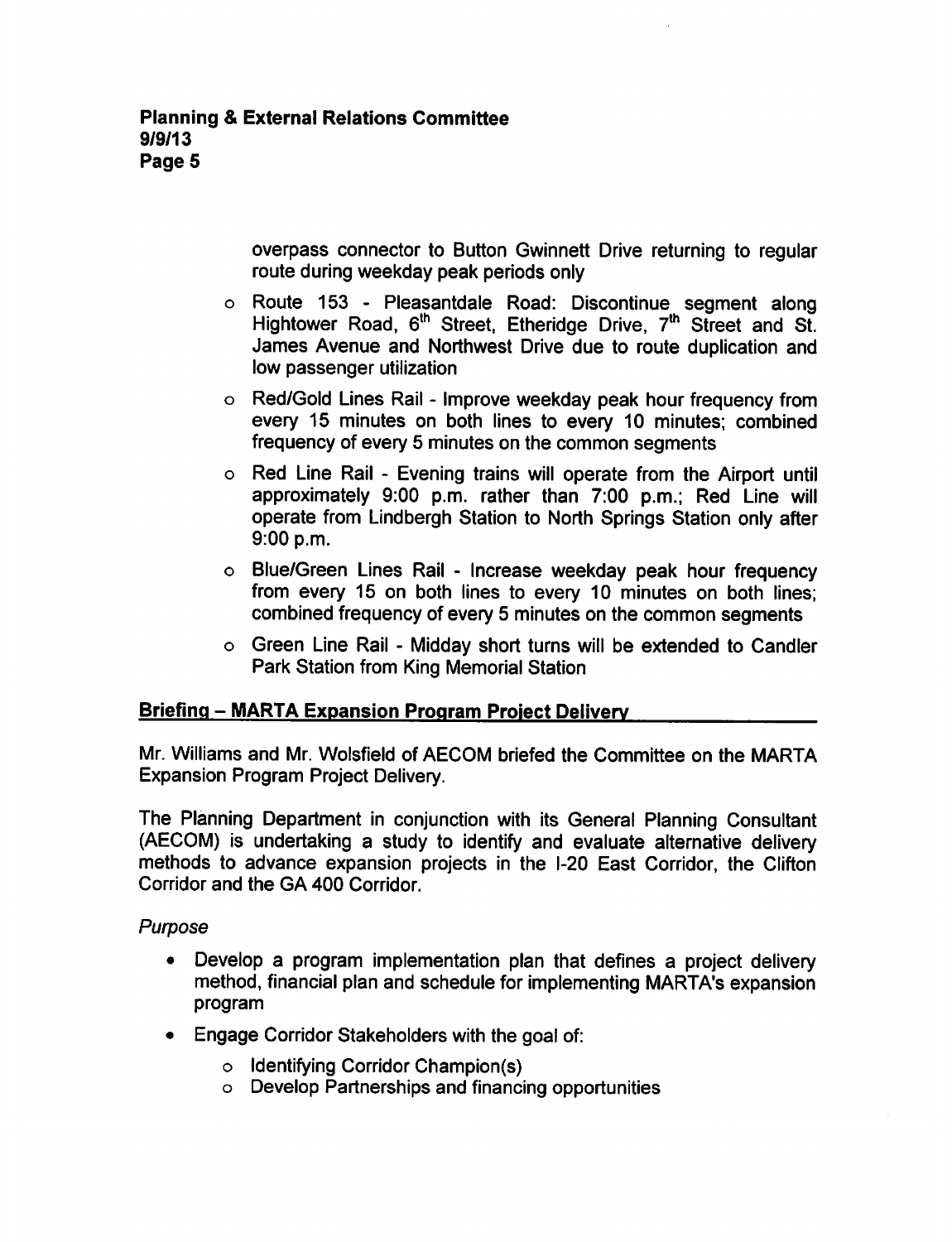## **Planning & External Relations Committee** 9/9/13 Page 6

# Study Approach

- Delivery Method
	- Conduct Literature Review of Alternative Delivery Methods
	- Lessons Learned from Peer Agencies
	- Develop Preliminary Implementation Method for Each Defined project
- Funding
	- o Identification of Applicable Funding
	- Develop Preliminary Financial Plan
- Implement
	- Develop Program Implementation Plan
	- Conduct Stakeholder Outreach
	- Finalize Implementation Plan

# Study Findings - Alternative Delivery Methods

- Agencies contacted:
	- Dallas Area Rapid Transit (DART)
	- Denver RTD
	- Chicago Transit Authority (CTA)
	- Miami-Dade Transit
	- Utah Transit Authority (Salt Lake City)
	- $\circ$  Sound Transit (Seattle)
	- MTA Los Angles
	- MTA New York
- Organization
	- Decision to use Alternative Project Delivery is an executive level decision
- Alternative Project Delivery
	- Alternative Project delivery options have been successfully tested in numerous cases and they should be evaluated for all major transit investments
- Most Utilized Delivery Method
	- All agencies said that Design Build is now their "standard"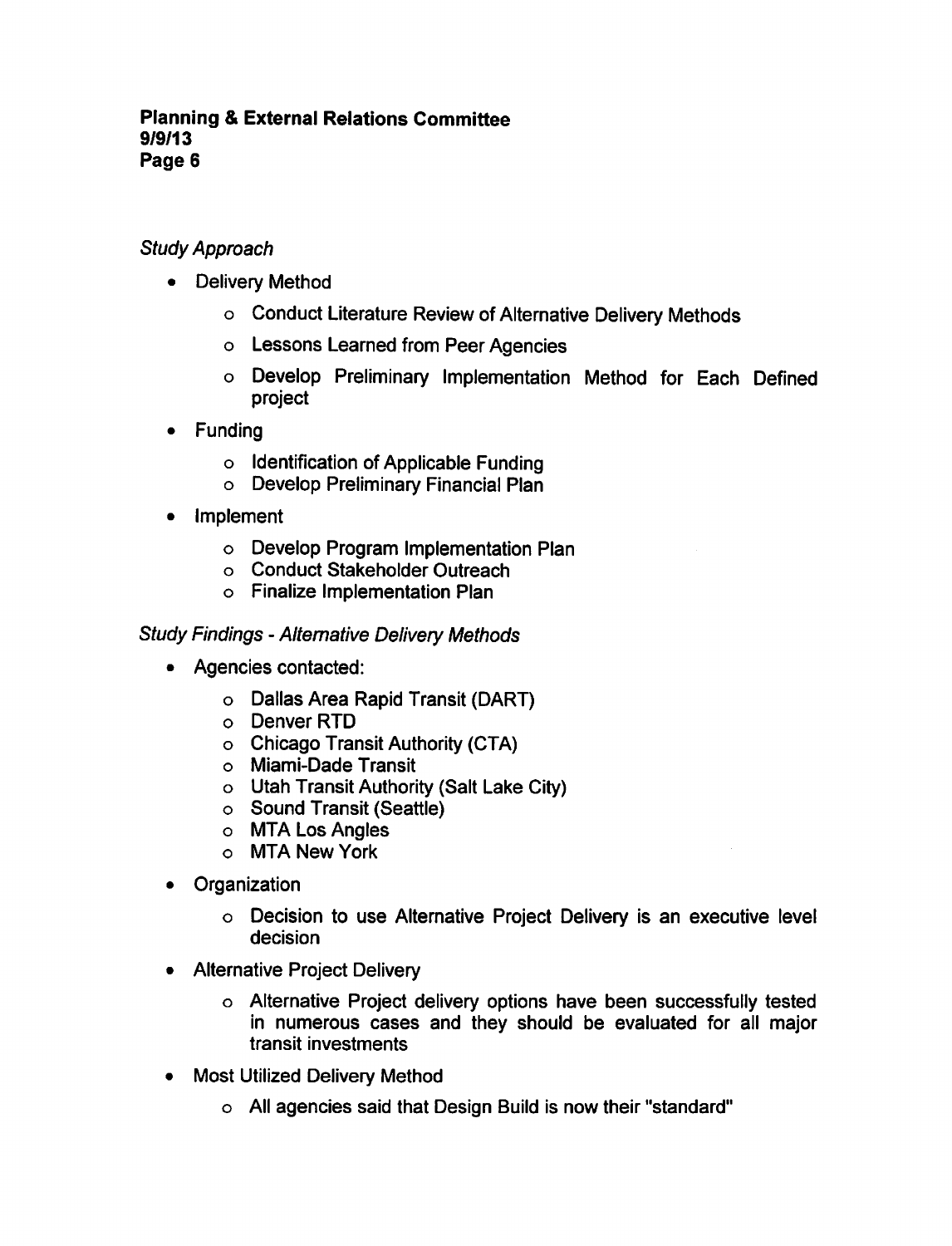- Alternative Delivery Benefits
	- Faster project delivery, sharing of risks, innovation and lower costs
- Project Funding
	- Alternative Project Delivery has the potential to lower costs and provides new financing mechanisms, it does not generate revenue

Six delivery methods were identified:

- Design Bid Build (DBB)
- Design Build (DB)
- Design Build Operate Maintain (DBOM)
- Design Build Finance (DBF)
- Design Build Finance Maintain (DBFM)
- Design Build Finance Operate Maintain (DBFOM)

Twenty-four candidate funding sources are identified:

These 24 candidate funding sources have been screened down to eight viable sources

Within the expansion corridors, a feasible financial plan was developed  $-$  this included:

- Potential implementation strategy
- Strategies for addressing adverse variances in the projected MARTA sales tax revenue
- Identification of options for securing additional funding for the three MARTA projects

Next Steps

- Conduct Stakeholders Outreach Effort
	- Go to the stakeholders in each corridor and get their input on defining up to three funding scenarios using the eight candidate sources
- Develop Implementation Plan
- Implement Action Plan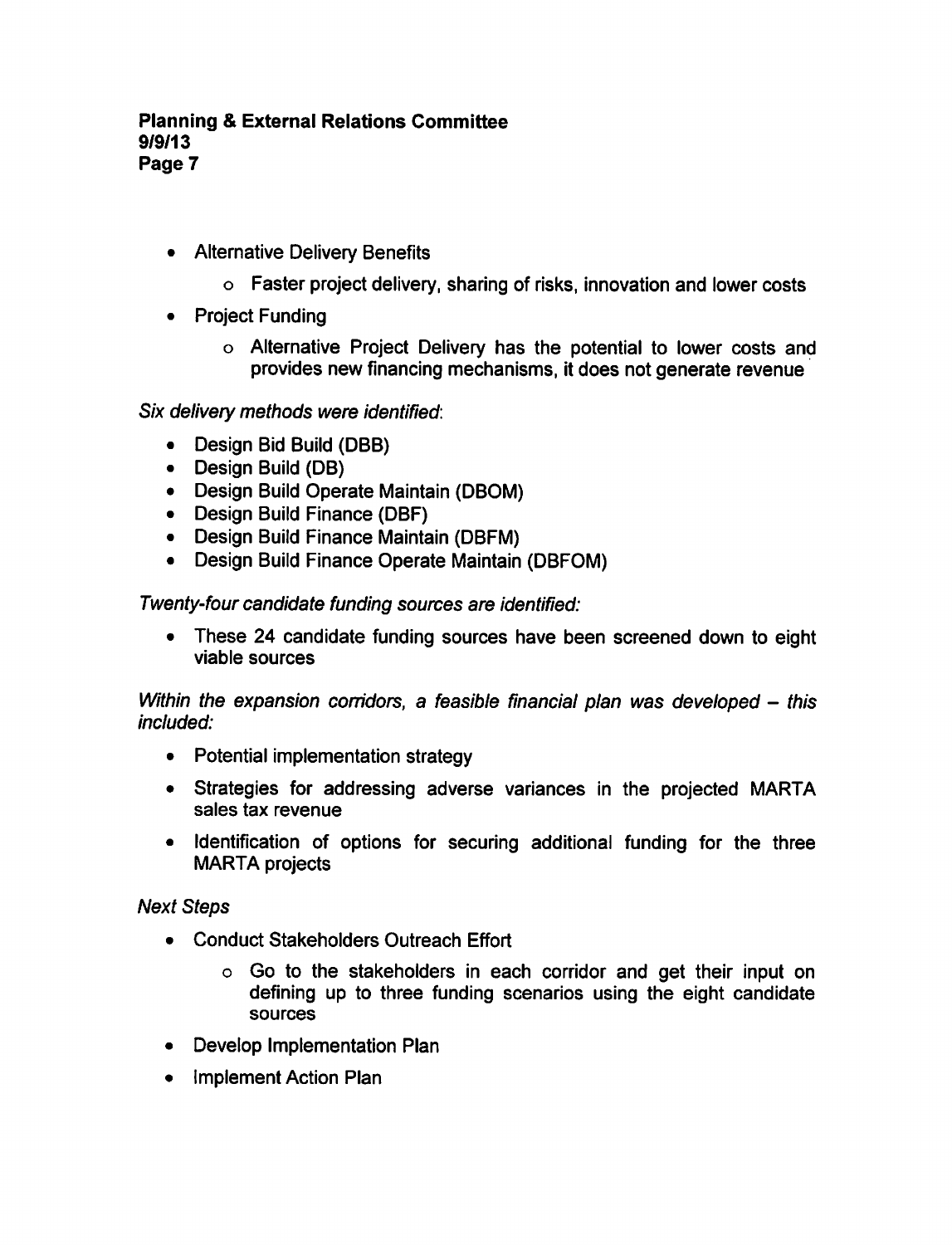Mr. Ashe said he wants to be clear that MARTA is not suggesting that the County imposes a tax  $-$  there is only one funding source that is in MARTA's control.

Ms. Miller concurred.

Mr. Ashe said there is some resistance to expansion in the GA 400 corridor. He asked what is MARTA doing to address those concerns.

Mr. Williams said MARTA is doing extensive outreach to make sure all parties are heard from. The Authority is not pushing for a tax it is just one of the options if people want transit in their area.

Mr. Buckley said the I-20 East Corridor Project has support from the community and elected officials.

Ms. Miller said LPAs have been completed on the I-20 corridor but the project is in the very early stages. There is a great deal of work in understanding what the Federal Government is interested in funding.

Mr. Ashe said he is interested to know more about third-party financing.

# Briefing - Transit Oriented Development Update

Dr. Crocker provided the Committee an update on MARTA's Transit Oriented Development activities since August 12, 2013.

- RFP for King Memorial Station was released on July 15, 2013 with initial responses received on August 15, 2013
- Avondale Station  $-$  MARTA is partnering with the City of Decatur for development of south parking lot utilizing City's procurement process
	- RFQ released by Decatur on August 22, 2013
	- Responses due September 19, 2013
- Chamblee Station  $-$  MARTA has a letter of Agreement with the Development Authority of DeKalb County (DADC)
	- Proposed apartment development on adjacent site submitted to City of Chamblee with variances to be considered by Chamblee and a 100% Tax Abatement has been requested from the Chamblee Development Authority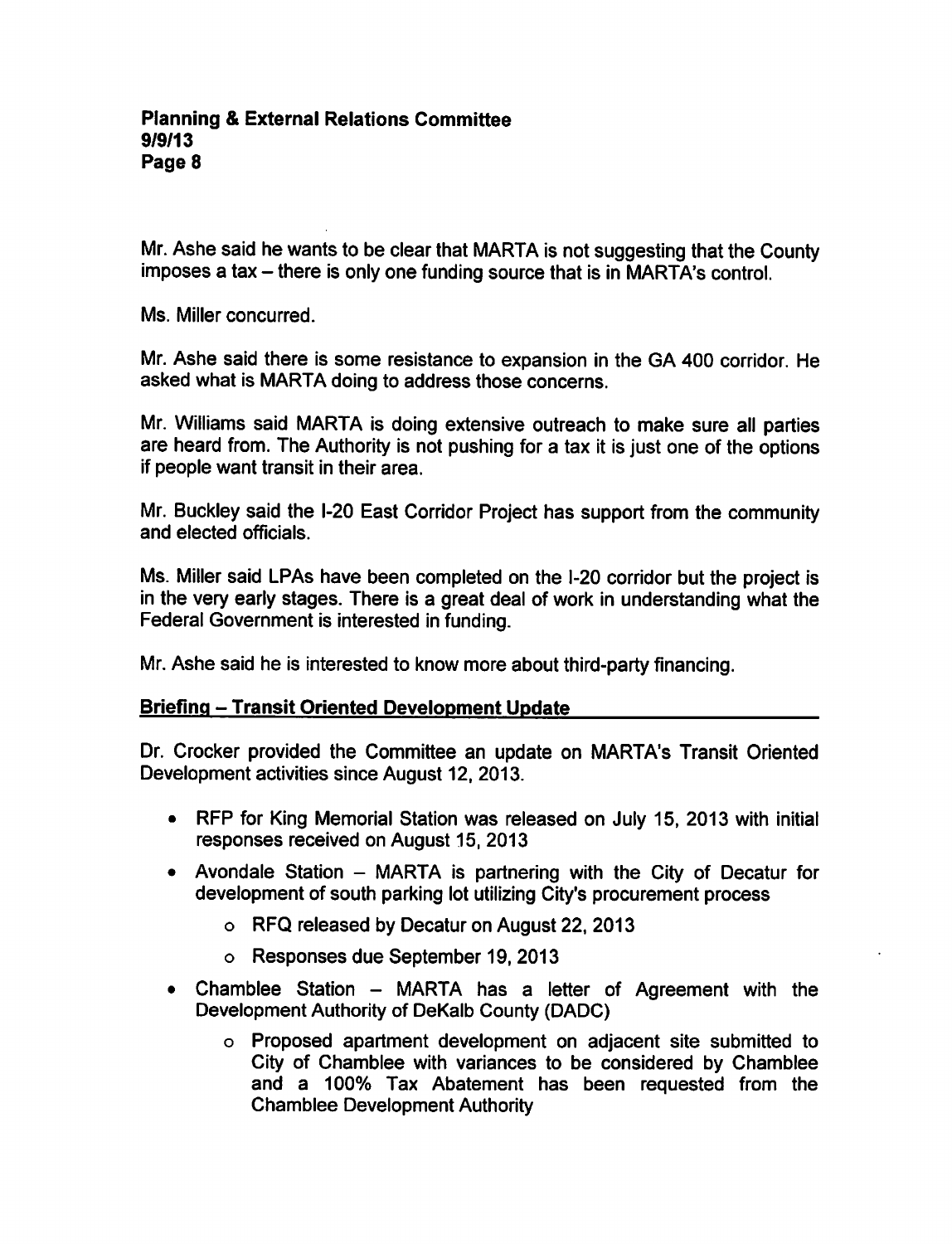- Chamblee is updating its LCI Plan for entire Downtown to be complete by end of 2013
- o A meeting with the City of Chamblee, DADC and their development partners is being scheduled for September 2013 to clarify roles of the two development authorities and tax abatement proposals
- At Edgewood/Candler Park Station MARTA and Invest Atlanta have executed a Letter of Agreement to work on a competitive release of the south parking lot
	- Meeting on rezoning is scheduled for September 9, 2013
- Brookhaven/Oglethorpe University Station Coordinating with the City of Brookhaven on update of Comprehensive Plan including a charrette around the station area scheduled for second week of October 2013
- Drafted Letter of Support for Atlanta Housing Authority (AHA) Choice Neighborhood Application for neighborhoods around Vine City and Ashby **Stations**
- Met with AT&T Partners for update:
	- Confirmed that MARTA is still an important role in their facilities strategy for Atlanta
	- Continuing to concentrate employees at Lenox, Lindbergh and North Avenue locations
	- $\circ$  Intend to upgrade the satellite telework facilities
- Continued participation on Special Public Interest Committees
- Over 1,800 apartment units proposed or under construction within  $\frac{1}{2}$  mile of Buckhead or Lenox stations

Mr. Ashe asked if the Board is participating in the selection process for Avondale Station.

Dr. Crocker said yes; staff will come back to the Board with recommendations and a proposal.

Ms. Miller said Edgewood/Candler Park Station is the station closest to the Edgewood Retail District Center. She asked how development there will affect the Center.